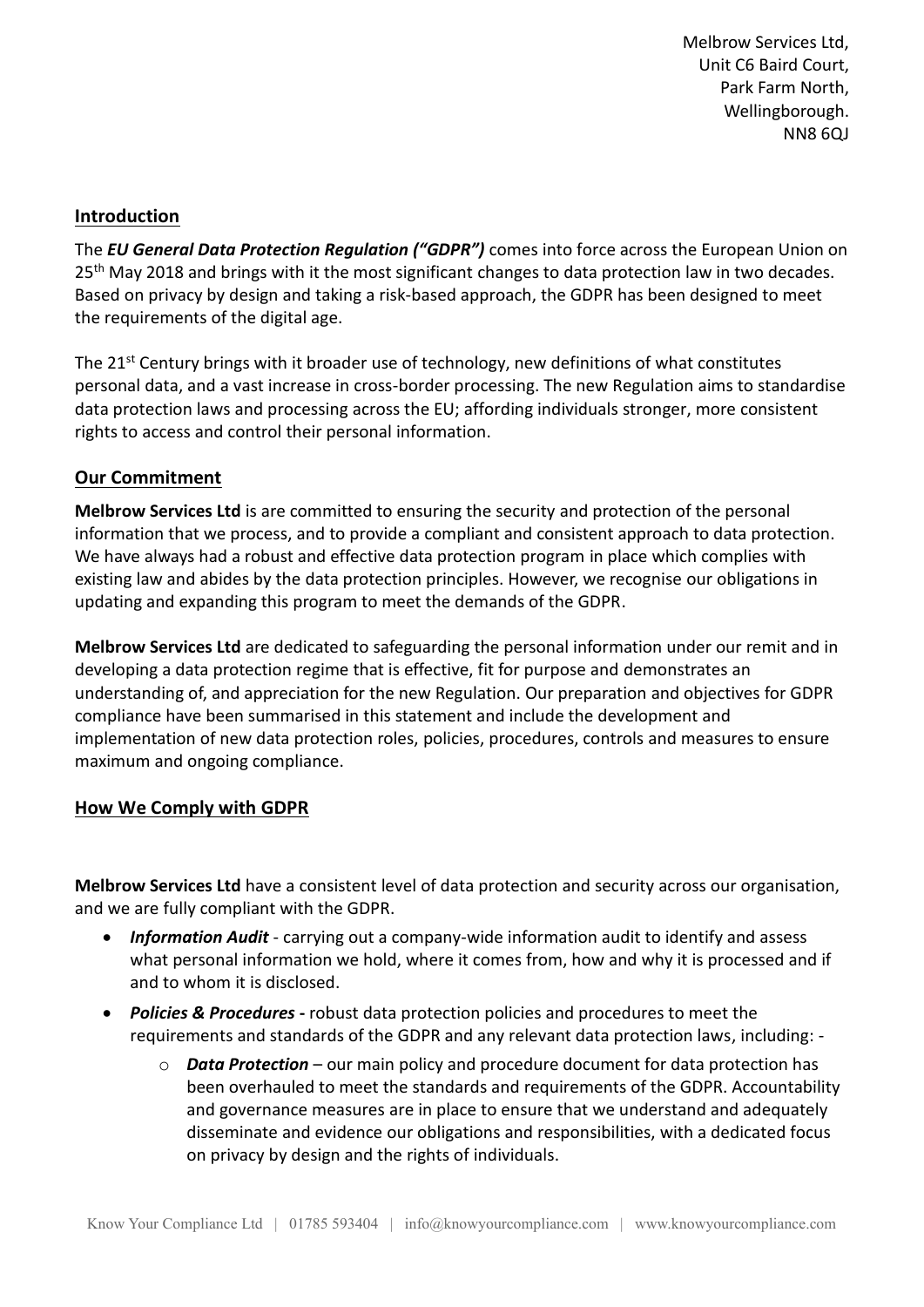- o *Data Retention & Erasure* we have updated our retention policy and schedule to ensure that we meet the *'data minimisation'* and *'storage limitation'* principles and that personal information is stored, archived and destroyed compliantly and ethically. We have dedicated erasure procedures in place to meet the new *'Right to Erasure'* obligation and are aware of when this and other data subject's rights apply; along with any exemptions, response timeframes and notification responsibilities.
- o *Data Breaches* our breach procedures ensure that we have safeguards and measures in place to identify, assess, investigate and report any personal data breach at the earliest possible time. Our procedures are robust and have been disseminated to all employees, making them aware of the reporting lines and steps to follow.
- o *International Data Transfers & Third-Party Disclosures* where Melbrow Services Ltd stores or transfers personal information outside the EU, we have robust procedures and safeguarding measures in place to secure, encrypt and maintain the integrity of the data. Our procedures include a continual review of the countries with sufficient adequacy decisions, as well as provisions for binding corporate rules; standard data protection clauses or approved codes of conduct for those countries without. We carry out strict due diligence checks with all recipients of personal data to assess and verify that they have appropriate safeguards in place to protect the information, ensure enforceable data subject rights and have effective legal remedies for data subjects where applicable.
- o *Subject Access Request (SAR)* we have revised our SAR procedures to accommodate the revised 30-day timeframe for providing the requested information and for making this provision free of charge. Our new procedures detail how to verify the data subject, what steps to take for processing an access request, what exemptions apply and a suite of response templates to ensure that communications with data subjects are compliant, consistent and adequate.
- *Legal Basis for Processing* we are reviewing all processing activities to identify the legal basis for processing and ensuring that each basis is appropriate for the activity it relates to. Where applicable, we also maintain records of our processing activities, ensuring that our obligations under Article 30 of the GDPR and Schedule 1 of the Data Protection Bill are met.
- *Privacy Notice/Policy* we regularly review and revise if required our Privacy Notice(s) to comply with the GDPR, ensuring that all individuals whose personal information we process have been informed of why we need it, how it is used, what their rights are, who the information is disclosed to and what safeguarding measures are in place to protect their information.
- *Obtaining Consent* we have revised our consent mechanisms for obtaining personal data, ensuring that individuals understand what they are providing, why and how we use it and giving clear, defined ways to consent to us processing their information. We have developed stringent processes for recording consent, making sure that we can evidence an affirmative opt-in, along with time and date records; and an easy to see and access way to withdraw consent at any time.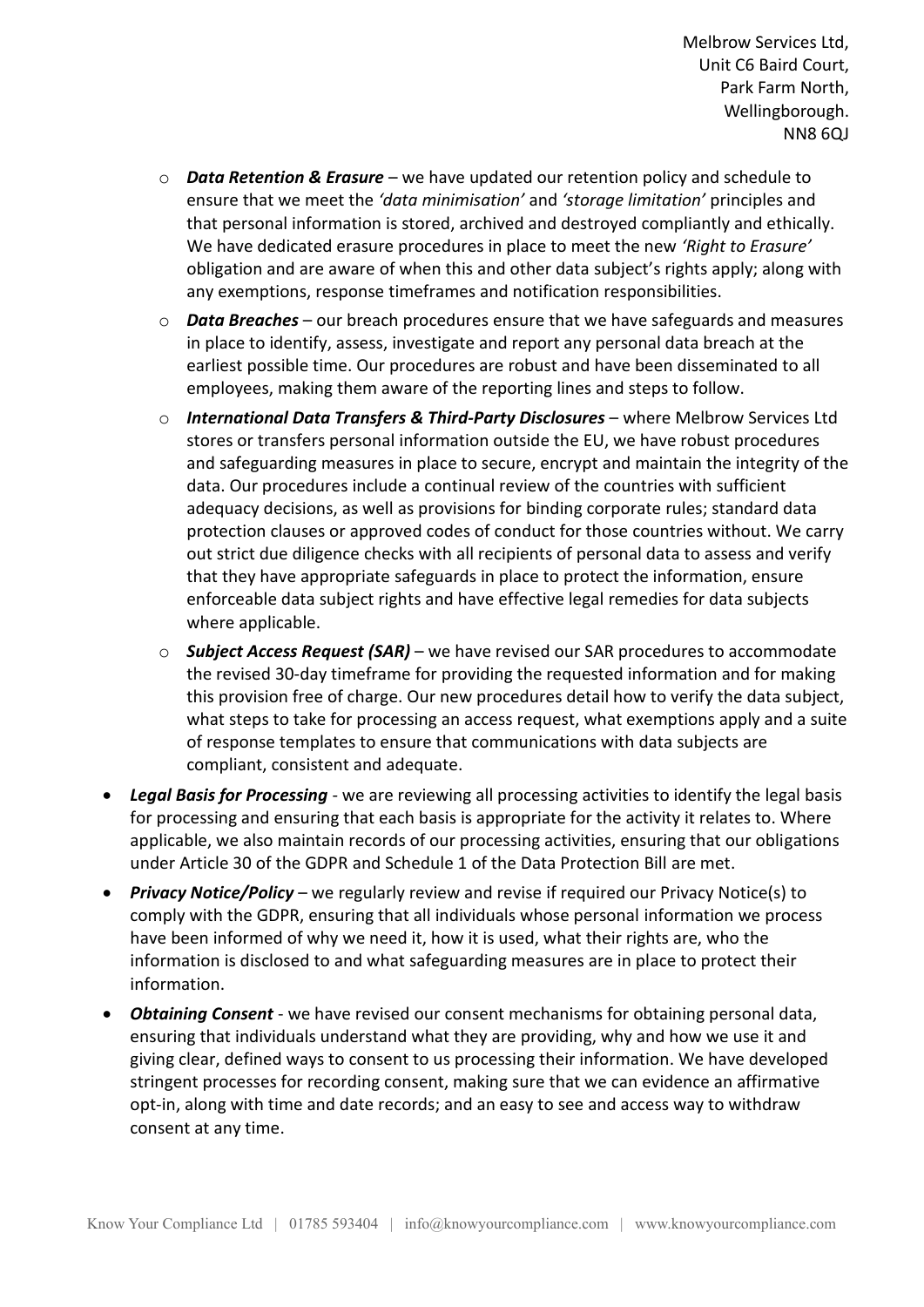Melbrow Services Ltd, Unit C6 Baird Court, Park Farm North, Wellingborough. NN8 6QJ

- *Direct Marketing* we have revised the wording and processes for direct marketing, including clear opt-in mechanisms for marketing subscriptions; a clear notice and method for opting out and providing unsubscribe features on all subsequent marketing materials.
- *Data Protection Impact Assessments (DPIA)* where we process personal information that is considered high risk, involves large scale processing or includes special category/criminal conviction data; we have developed stringent procedures and assessment templates for carrying out impact assessments that comply fully with the GDPR's Article 35 requirements. We have implemented documentation processes that record each assessment, allow us to rate the risk posed by the processing activity and implement mitigating measures to reduce the risk posed to the data subject(s).
- *Processor Agreements* where we use any third-party to process personal information on our behalf (*i.e. Payroll, Recruitment, Hosting etc*), we have drafted compliant Processor Agreements and due diligence procedures for ensuring that they (*as well as we*), meet and understand their/our GDPR obligations. These measures include initial and ongoing reviews of the service provided, the necessity of the processing activity, the technical and organisational measures in place and compliance with the GDPR.
- *Special Categories Data* **-** where we obtain and process any special category information, we do so in complete compliance with the Article 9 requirements and have high-level encryptions and protections on all such data. Special category data is only processed where necessary and is only processed where we have first identified the appropriate Article 9(2) basis or the Data Protection Bill Schedule 1 condition. Where we rely on consent for processing, this is explicit and is verified by a signature, with the right to modify or remove consent being clearly signposted.

# **Data Subject Rights**

In addition to the policies and procedures mentioned above that ensure individuals can enforce their data protection rights, we provide easy to access information via our website of an individual's right to access any personal information that **Melbrow Services Ltd** processes about them and to request information about: -

- What personal data we hold about them
- The purposes of the processing
- The categories of personal data concerned
- The recipients to whom the personal data has/will be disclosed
- How long we intend to store your personal data for
- If we did not collect the data directly from them, information about the source
- The right to have incomplete or inaccurate data about them corrected or completed and the process for requesting this
- The right to request erasure of personal data (*where applicable*) or to restrict processing in accordance with data protection laws, as well as to object to any direct marketing from us and to be informed about any automated decision-making that we use
- The right to lodge a complaint or seek judicial remedy and who to contact in such instances